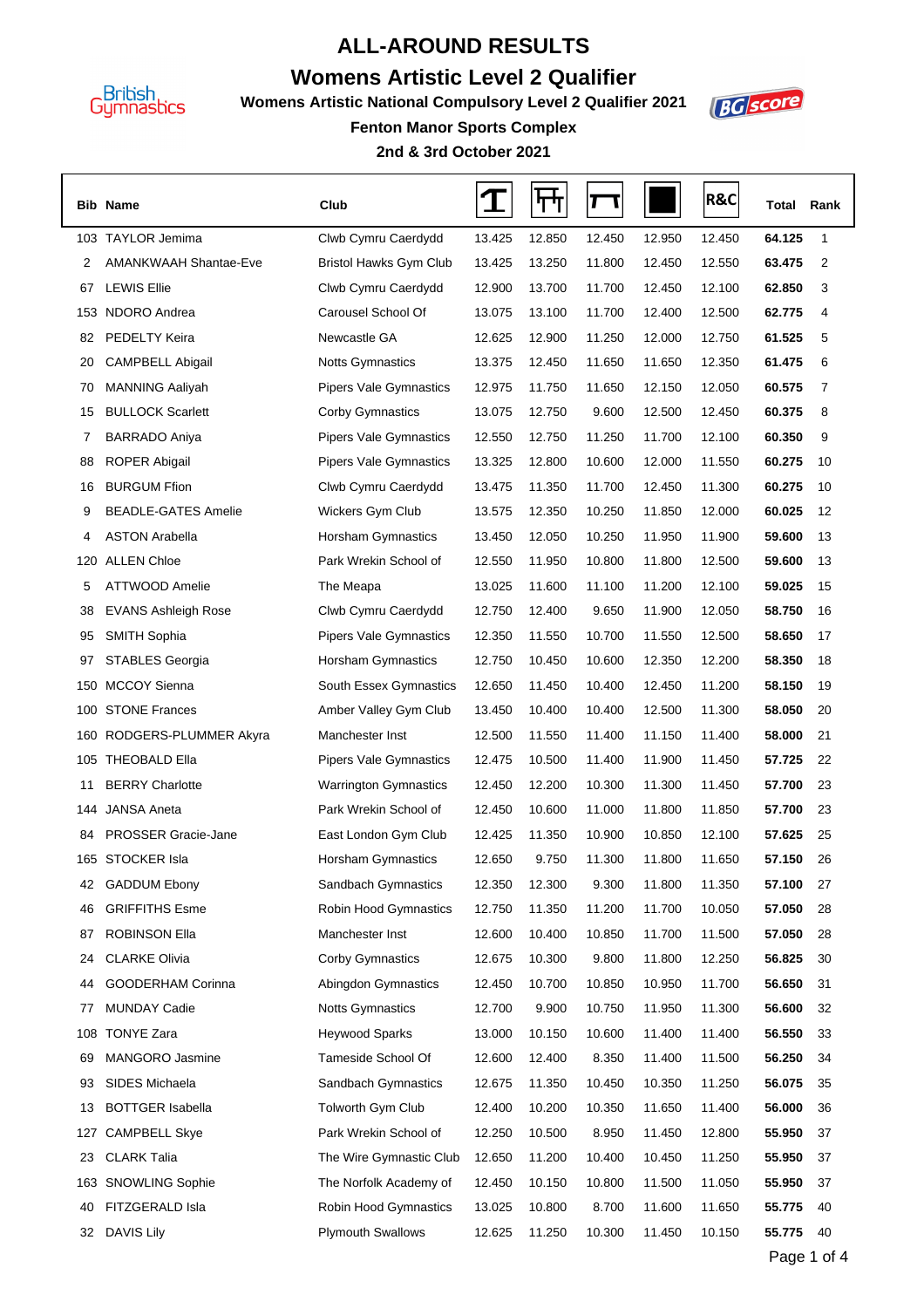|     | <b>Bib Name</b>             | Club                          |        | ┞┯┿    | т      |        | <b>R&amp;C</b> | Total  | Rank |
|-----|-----------------------------|-------------------------------|--------|--------|--------|--------|----------------|--------|------|
| 8   | <b>BASI Tia</b>             | South Essex Gymnastics        | 11.900 | 12.050 | 10.100 | 11.700 | 10.000         | 55.750 | 42   |
| 117 | WYATT Tahlia                | <b>Bristol Hawks Gym Club</b> | 13.050 | 10.000 | 9.150  | 11.800 | 11.700         | 55.700 | 43   |
| 129 | COX Ruby                    | The Wire Gymnastic Club       | 12.300 | 12.100 | 8.400  | 11.300 | 11.600         | 55.700 | 43   |
| 65  | <b>KRITSKI Veronika</b>     | <b>Plymouth Swallows</b>      | 13.025 | 10.550 | 9.050  | 11.900 | 11.050         | 55.575 | 45   |
| 104 | <b>TAYLOR-FURY Scarlett</b> | Liverpool GC                  | 12.175 | 8.450  | 11.400 | 11.600 | 11.850         | 55.475 | 46   |
| 3   | <b>ASHMAN Isabel</b>        | Sandbach Gymnastics           | 12.550 | 10.600 | 9.250  | 11.650 | 11.400         | 55.450 | 47   |
| 148 | MARSHALLECK A'Sheerah       | East London Gym Club          | 12.350 | 11.200 | 8.700  | 11.850 | 11.350         | 55.450 | 47   |
| 83  | <b>PRIESTLEY Isabelle</b>   | The Meapa                     | 12.650 | 9.400  | 10.650 | 11.750 | 11.000         | 55.450 | 47   |
| 48  | <b>HALFORD Lucie</b>        | Park Wrekin School of         | 12.525 | 10.100 | 9.150  | 11.700 | 11.950         | 55.425 | 50   |
| 74  | <b>MILLEN</b> Isabelle      | <b>Woking Gymnastics Club</b> | 12.375 | 9.500  | 10.300 | 11.950 | 11.300         | 55.425 | 50   |
|     | 142 HUNTE Sienna            | East London Gym Club          | 12.475 | 10.050 | 10.150 | 12.150 | 10.550         | 55.375 | 52   |
| 57  | <b>HIGGINS Annabella</b>    | <b>Woking Gymnastics Club</b> | 12.400 | 12.250 | 7.950  | 10.600 | 12.100         | 55.300 | 53   |
| 22  | <b>CHISMAN Isobel</b>       | The Norfolk Academy of        | 13.000 | 9.550  | 10.500 | 11.650 | 10.600         | 55.300 | 53   |
| 166 | <b>TAYLOR Lacey Angel</b>   | Amber Valley Gym Club         | 12.525 | 9.850  | 10.300 | 11.200 | 11.400         | 55.275 | 55   |
|     | 106 TILYARD Lara            | Park Wrekin School of         | 12.450 | 10.150 | 8.700  | 11.600 | 12.350         | 55.250 | 56   |
| 78  | <b>NETHERTON Billie</b>     | Newcastle GA                  | 13.325 | 11.300 | 8.100  | 10.650 | 11.750         | 55.125 | 57   |
| 55  | <b>HECTOR Diaz</b>          | Amber Valley Gym Club         | 13.025 | 10.100 | 9.850  | 11.600 | 10.550         | 55.125 | 57   |
| 43  | <b>GIBSON Georgina</b>      | Harrogate Gymnastics          | 12.625 | 11.300 | 9.000  | 11.150 | 11.050         | 55.125 | 57   |
|     | 115 WISE Daisy              | Tolworth Gym Club             | 12.550 | 9.900  | 8.550  | 11.950 | 12.150         | 55.100 | 60   |
| 96  | <b>SPEERS Lara</b>          | Liverpool GC                  | 13.025 | 11.400 | 7.600  | 11.450 | 11.550         | 55.025 | 61   |
| 89  | <b>ROTHWELL Farah</b>       | <b>Woking Gymnastics Club</b> | 12.150 | 9.250  | 10.650 | 11.700 | 11.100         | 54.850 | 62   |
| 61  | <b>HUGHES Isabelle</b>      | Tolworth Gym Club             | 12.475 | 9.400  | 9.400  | 11.500 | 11.950         | 54.725 | 63   |
| 26  | <b>COOKE Charlotte</b>      | Amber Valley Gym Club         | 12.725 | 11.500 | 9.950  | 10.450 | 10.000         | 54.625 | 64   |
| 52  | <b>HASLER Charlotte</b>     | <b>Swallows Gym Club</b>      | 12.575 | 9.150  | 8.950  | 11.650 | 12.250         | 54.575 | 65   |
| 34  | DELAPPERALL Layla           | Swallows Gym Club             | 12.500 | 8.400  | 10.100 | 11.750 | 11.750         | 54.500 | 66   |
| 30  | <b>CUNNINGHAM Jaeda</b>     | Gymmagic                      | 13.050 | 9.950  | 10.500 | 11.950 | 9.000          | 54.450 | 67   |
| 75  | <b>MORTIMER Lexi</b>        | Gymmagic                      | 12.350 | 8.700  | 8.800  | 12.350 | 12.150         | 54.350 | 68   |
| 71  | <b>MAPSTONE Mariella</b>    | City of Preston               | 12.625 | 8.800  | 9.850  | 11.350 | 11.600         | 54.225 | 69   |
| 131 | DIPU Tanya                  | Wickers Gym Club              | 12.625 | 10.000 | 10.000 | 10.450 | 11.000         | 54.075 | 70   |
| 45  | <b>GRANTON-CROW Sofia</b>   | <b>Notts Gymnastics</b>       | 12.400 | 10.500 | 7.750  | 11.100 | 12.300         | 54.050 | 71   |
| 17  | <b>BURKE Emily</b>          | Dynamo School Of              | 13.450 | 9.950  | 8.600  | 10.800 | 11.150         | 53.950 | 72   |
| 21  | <b>CASHMAN Jessica</b>      | Tolworth Gym Club             | 13.600 | 7.900  | 8.300  | 12.100 | 12.000         | 53.900 | 73   |
| 111 | <b>WALLACE Olivia</b>       | Liverpool GC                  | 12.200 | 8.550  | 11.150 | 10.600 | 11.350         | 53.850 | 74   |
|     | 155 PETER-THOMAS Caris      | City of Preston               | 12.975 | 9.300  | 9.300  | 11.300 | 10.950         | 53.825 | 75   |
| 1   | <b>ADEYEMO Elise</b>        | South Essex Gymnastics        | 12.950 | 12.100 | 7.050  | 9.850  | 11.700         | 53.650 | 76   |
|     | 157 PRESCOTT Daisy          | Liverpool GC                  | 12.250 | 11.000 | 8.150  | 10.350 | 11.900         | 53.650 | 76   |
| 66  | LAVERACK Ava                | Tolworth Gym Club             | 12.350 | 9.750  | 8.000  | 11.550 | 11.950         | 53.600 | 78   |
| 139 | <b>GONCALVES Anabelle</b>   | De Mond Gymnastics            | 11.875 | 10.050 | 10.250 | 10.100 | 11.250         | 53.525 | 79   |
|     | 135 FERGUSON Lacie-Brooke   | City of Preston               | 12.450 | 9.550  | 8.000  | 11.850 | 11.550         | 53.400 | 80   |
|     | 147 MARCH Beth              | <b>Colchester Gymnastics</b>  | 12.350 | 7.850  | 10.200 | 11.450 | 11.500         | 53.350 | 81   |
| 126 | <b>CAMILLERI Scarlett</b>   | The Wire Gymnastic Club       | 12.375 | 9.900  | 10.300 | 9.150  | 11.600         | 53.325 | 82   |
|     | 149 MCBAIN Isla             | Park Wrekin School of         | 12.425 | 8.800  | 8.150  | 11.800 | 12.100         | 53.275 | 83   |
| 39  | <b>EVANS Brooke</b>         | <b>Dynamic Gymnastics</b>     | 12.650 | 10.450 | 9.100  | 8.950  | 12.050         | 53.200 | 84   |
|     | 134 EDWIN Ileesa            | <b>Colchester Gymnastics</b>  | 12.300 | 8.750  | 9.400  | 11.150 | 11.600         | 53.200 | 84   |
| 72  | <b>MARSTON Elise</b>        | <b>Corby Gymnastics</b>       | 12.725 | 9.350  | 7.900  | 10.450 | 12.650         | 53.075 | 86   |
| 36  | DOYLE Kaya                  | Wycombe Gymnastics            | 12.375 | 8.850  | 9.550  | 11.150 | 11.150         | 53.075 | 86   |
|     |                             |                               |        |        |        |        |                |        |      |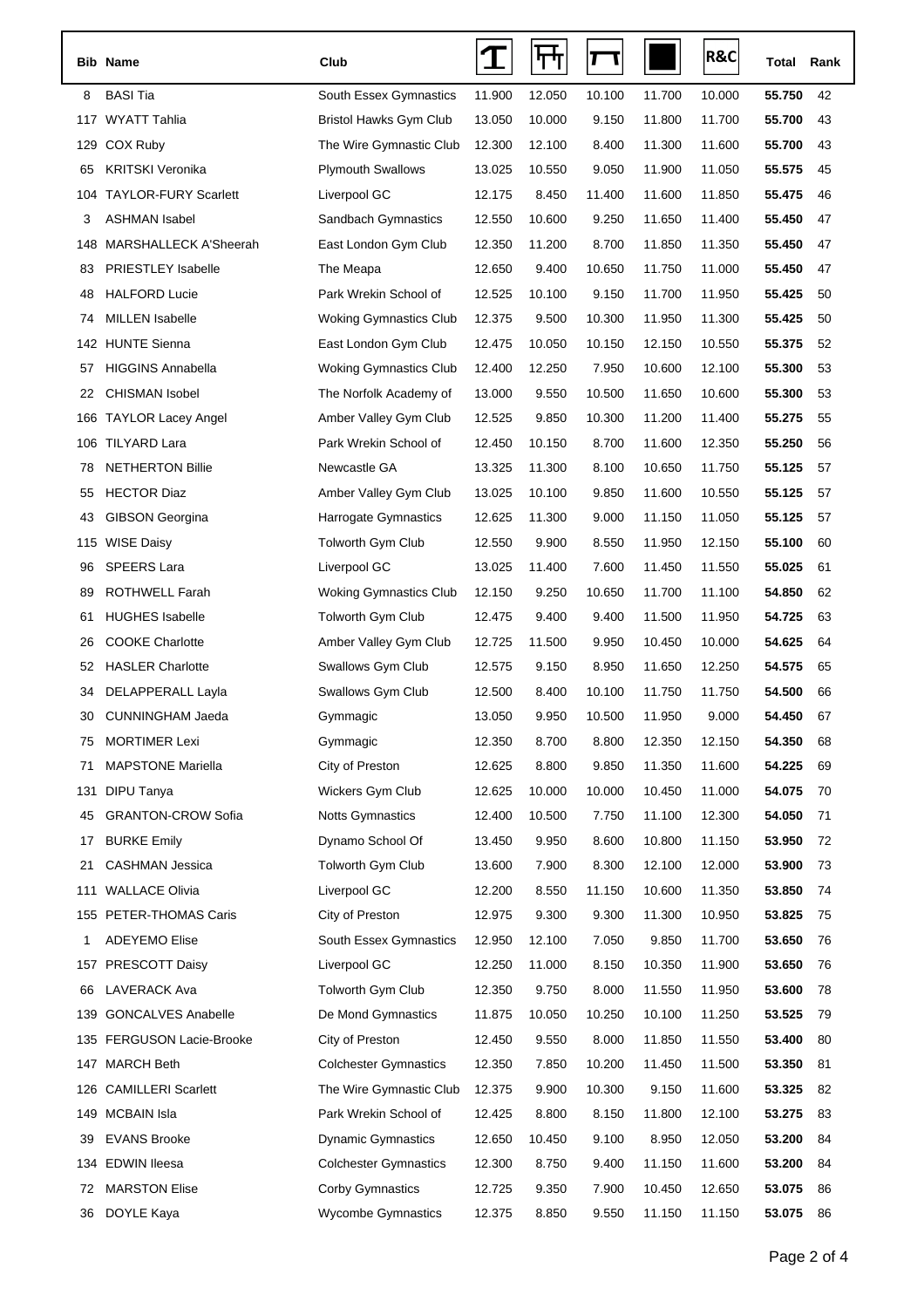|     | <b>Bib Name</b>               | Club                           |        |        | Т      |        | <b>R&amp;C</b> | Total      | Rank |
|-----|-------------------------------|--------------------------------|--------|--------|--------|--------|----------------|------------|------|
| 50  | <b>HANDY Amelia</b>           | Kettering Olympic Gym          | 12.850 | 9.900  | 9.300  | 11.400 | 9.550          | 53.000     | 88   |
|     | 114 WILLIAMS Callie           | Torfaen Academy of             | 12.325 | 7.350  | 10.600 | 11.500 | 11.100         | 52.875     | 89   |
| 158 | <b>RICKERBY Scarlett</b>      | Tolworth Gym Club              | 12.425 | 11.250 | 6.000  | 11.800 | 11.300         | 52.775     | 90   |
| 19  | <b>CAMILLERI</b> Isabel       | The Wire Gymnastic Club        | 12.400 | 9.800  | 9.450  | 11.300 | 9.800          | 52.750     | 91   |
| 49  | <b>HALLAM Georgia</b>         | The Mill Gymnastics            | 12.400 | 7.400  | 9.750  | 11.200 | 11.900         | 52.650     | 92   |
| 121 | <b>BARSON Lola</b>            | Gymmagic                       | 11.900 | 8.800  | 9.800  | 11.500 | 10.650         | 52.650     | 92   |
|     | 162 SEWELL Lily               | The Wire Gymnastic Club        | 12.575 | 5.900  | 10.150 | 11.600 | 11.850         | 52.075     | 94   |
| 28  | <b>CORR Arianna</b>           | Newcastle GA                   | 12.500 | 6.950  | 9.600  | 11.250 | 11.650         | 51.950     | 95   |
| 41  | <b>FORBES Anna</b>            | Harrogate Gymnastics           | 12.550 | 7.650  | 9.100  | 11.150 | 11.500         | 51.950     | 95   |
| 94  | SIMCOX Mia                    | The Mill Gymnastics            | 11.750 | 7.150  | 10.250 | 10.550 | 12.050         | 51.750     | 97   |
| 143 | <b>IRVINE Kaitlyn</b>         | <b>Midlands Gymnastics</b>     | 12.225 | 9.450  | 9.050  | 10.250 | 10.750         | 51.725     | 98   |
|     | 132 DONNELLY Izabel           | The Wire Gymnastic Club        | 12.525 | 10.000 | 9.400  | 9.900  | 9.750          | 51.575     | 99   |
|     | 125 BURGER Georgia            | <b>Midlands Gymnastics</b>     | 11.575 | 10.050 | 8.950  | 9.750  | 11.100         | 51.425     | 100  |
| 76  | <b>MOTTRAM Zoe</b>            | <b>Southport Gymnastics</b>    | 12.375 | 8.500  | 9.750  | 9.650  | 11.100         | 51.375     | 101  |
| 99  | <b>STOCKLEY Keeley</b>        | Swallows Gym Club              | 12.725 | 9.100  | 7.900  | 10.350 | 11.200         | 51.275     | 102  |
| 10  | <b>BELBIN Ellie</b>           | Amber Valley Gym Club          | 13.400 | 10.550 | 10.100 | 10.750 | 6.400          | 51.200     | 103  |
| 138 | <b>GIDMAN Keira</b>           | The Wire Gymnastic Club        | 12.100 | 9.650  | 7.650  | 10.750 | 11.000         | 51.150     | 104  |
| 68  | LIH Leila                     | Amber Valley Gym Club          | 12.525 | 9.250  | 7.900  | 10.150 | 11.150         | 50.975     | 105  |
| 159 | ROBERTS Sophie                | Liverpool GC                   | 12.225 | 8.700  | 7.500  | 10.400 | 12.000         | 50.825     | 106  |
|     | 110 VIRGO Abigail             | Robin Hood Gymnastics          | 12.975 | 9.200  | 8.500  | 10.700 | 9.350          | 50.725     | 107  |
| 56  | <b>HENSHAW Ruby</b>           | The Mill Gymnastics            | 12.100 | 8.350  | 9.350  | 9.800  | 10.950         | 50.550     | 108  |
| 151 | <b>MOSLEY Odharnait</b>       | <b>Liberty Gymnastics Club</b> | 12.175 | 5.150  | 10.650 | 11.100 | 11.350         | 50.425     | 109  |
| 62  | JOHN-LEWIS Keyanna            | Gymmagic                       | 12.525 | 8.100  | 7.200  | 11.400 | 10.900         | 50.125     | 110  |
|     | 124 BRENNAN Esmee             | The Mill Gymnastics            | 12.325 | 8.350  | 7.050  | 11.350 | 11.000         | 50.075     | 111  |
| 146 | <b>MACDONALD Lexie</b>        | Witham Hill Gymnastics         | 12.275 | 8.400  | 9.200  | 10.050 | 10.050         | 49.975     | 112  |
|     | 113 WILLIAMS Naomi            | Robin Hood Gymnastics          | 12.100 | 8.750  | 9.850  | 10.100 | 9.050          | 49.850     | 113  |
| 33  | <b>DECARDI-NELSON Afrinya</b> | <b>Camden Gymnastics Club</b>  | 12.525 | 9.000  | 9.050  | 10.950 | 8.200          | 49.725     | 114  |
| 161 | RUBENSTEIN Chaia              | Dynamo School Of               | 12.150 | 8.200  | 9.450  | 9.450  | 10.400         | 49.650     | 115  |
| 47  | <b>HAGUE Lois</b>             | <b>TSV Gymnastics</b>          | 11.975 | 6.850  | 9.500  | 9.850  | 11.450         | 49.625     | 116  |
| 29  | <b>CROFT Abbie</b>            | The Wire Gymnastic Club        | 12.475 | 7.400  | 7.450  | 10.850 | 11.400         | 49.575 117 |      |
| 35  | <b>DENIEFFE Maeve</b>         | Milton Keynes Gym              | 12.625 | 7.900  | 7.700  | 10.850 | 10.500         | 49.575     | 117  |
| 141 | <b>GRIMES Chloe</b>           | Liverpool GC                   | 11.750 | 7.550  | 10.000 | 10.400 | 9.550          | 49.250     | 119  |
| 51  | <b>HARRIS Summer</b>          | <b>Portsmouth Gymnastics</b>   | 12.475 | 11.050 | 7.800  | 8.500  | 9.050          | 48.875 120 |      |
| 73  | <b>MCCORMACK Macey Kate</b>   | Tumbles Academy of             | 12.425 | 8.700  | 7.550  | 10.150 | 9.700          | 48.525     | 121  |
| 37  | ELLIOTT Hannah                | Newcastle GA                   | 13.500 | 7.750  | 5.950  | 10.250 | 10.950         | 48.400     | 122  |
|     | 145 KARLSSON Fiona            | <b>KD Gymnastics</b>           | 11.700 | 6.100  | 7.000  | 11.600 | 11.950         | 48.350 123 |      |
|     | 112 WARD Hannah               | Gymmagic                       | 12.075 | 8.900  | 5.350  | 9.800  | 11.900         | 48.025     | 124  |
|     | 123 BETTS Florrie             | Kettering Olympic Gym          | 12.325 | 7.900  | 6.100  | 11.650 | 9.800          | 47.775     | 125  |
| 12  | <b>BLAKEMAN Hannah</b>        | <b>Dundee Gymnastics Club</b>  | 12.675 | 9.200  | 6.750  | 11.200 | 7.900          | 47.725     | 126  |
| 170 | <b>GIRVAN Holly</b>           | Meadowbank GC                  | 12.450 | 6.800  | 8.800  | 9.100  | 9.900          | 47.050     | 127  |
| 54  | <b>HAWKINS Erin</b>           | Midlands Gymnastics            | 12.425 | 9.500  | 8.600  | 10.350 | 6.050          | 46.925     | 128  |
|     | 154 OLAYEMI Jadesola          | <b>Portsmouth Gymnastics</b>   | 12.325 | 8.200  | 7.600  | 9.800  | 8.900          | 46.825     | 129  |
| 80  | O'DONOVAN Catherine           | <b>Midlands Gymnastics</b>     | 11.925 | 7.300  | 6.700  | 9.150  | 11.600         | 46.675     | 130  |
| 101 | <b>STONEY Florence</b>        | Gymmagic                       | 12.400 | 6.300  | 7.350  | 11.150 | 9.400          | 46.600     | 131  |
| 86  | <b>ROBINSON Caitlin</b>       | Amber Valley Gym Club          | 12.550 | 7.050  | 9.050  | 11.050 | 6.750          | 46.450 132 |      |
|     | 109 TWEATS Milana             | <b>Uttoxeter Gymnastics</b>    | 12.375 | 8.350  | 6.400  | 10.350 | 8.700          | 46.175 133 |      |
|     |                               |                                |        |        |        |        |                |            |      |